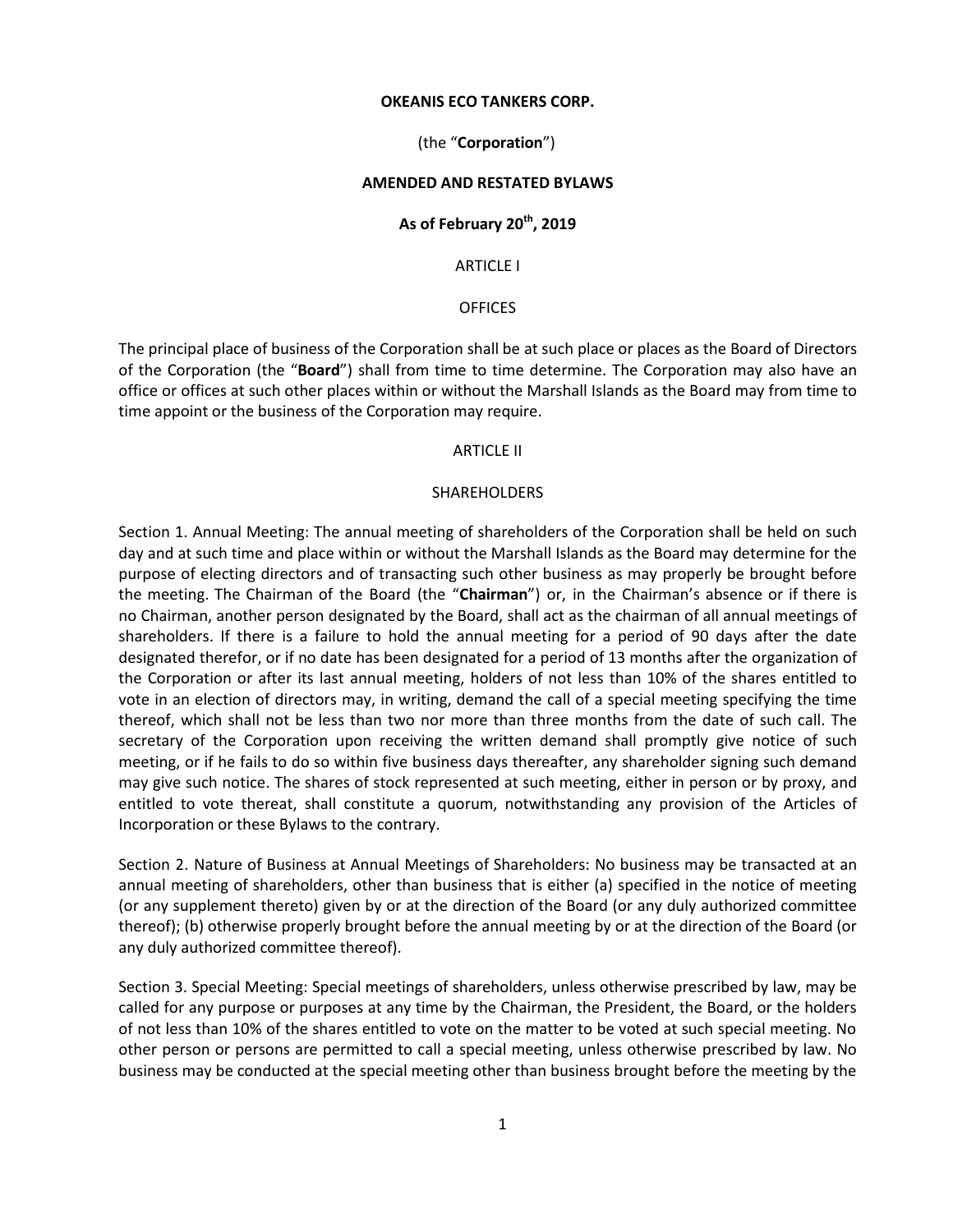person calling the meeting. Such meetings shall be held at such place and on a date and at such time as may be designated in the notice thereof by the officer of the Corporation designated by the Board to deliver the notice of such meeting. The business transacted at any special meeting shall be limited to the purposes stated in the notice.

Section 4. Notice of Meetings: Notice of every annual and special meeting of shareholders, other than any meeting the giving of notice of which is otherwise prescribed by law, stating the date, time and place, and in the case of special meetings, the purpose thereof and the name of the person or persons at whose direction the notice is being issued, shall be given personally or sent by mail or by electronic transmission not less than 15 but not more than 60 days before such meeting, to each shareholder of record entitled to vote thereat. If mailed, notice shall be deemed to have been given when deposited in the mail, directed to the shareholder at his address as the same appears on the record of shareholders of the Corporation or at such address as to which the shareholder has given notice to the Secretary. If sent by electronic transmission, notice given pursuant to this section shall be deemed given when directed to a number or electronic mail address at which the shareholder has consented to receive notice. Notice of a meeting need not be given to any shareholder who submits a signed or electronically transmitted waiver of notice, whether before or after the meeting, or who attends the meeting without objecting at the beginning of the meeting thereof to the transaction of any business because the meeting is not lawfully called or convened.

Section 5. Adjournments: Any meeting of shareholders, annual or special, may adjourn from time to time to reconvene at the same or some other place, and notice need not be given of any such adjourned meeting if the time and place thereof are announced at the meeting at which the adjournment is taken. At the adjourned meeting the Corporation may transact any business which might have been transacted at the original meeting. If the meeting is adjourned for lack of quorum, notice of the new meeting shall be given to each shareholder of record entitled to vote at the meeting. If after an adjournment a new record date is fixed for the adjourned meeting, a notice of the adjourned meeting shall be given to each shareholder of record on the new record date entitled to notice pursuant to Section 4 of this Article II.

Section 6. Quorum: Quorum for meetings of shareholders shall be as set forth in the Corporation's Articles of Incorporation (as amended, the **"Articles of Incorporation"**). If the Articles of Incorporation do not establish quorum for meetings of shareholders, the presence in person or by proxy of the minimum number of votes which is permissible by statute shall constitute a quorum. If less than a quorum is present, a majority of the total number of votes represented by those shares present either in person or by proxy shall have power to adjourn any meeting until a quorum shall be present.

Section 7. Voting: If a quorum is present, and except as otherwise expressly provided by law, the Articles of Incorporation then in effect or these Bylaws, the affirmative vote of a majority of the votes cast by holders of shares of stock represented at the meeting shall be the act of the shareholders. At any meeting of shareholders each shareholder entitled to vote any shares on any matter to be voted upon at such meeting shall be entitled to one vote on such matter for each such share, and may exercise such voting right either in person or by proxy. Shareholders may act by written consent without a meeting to the extent provided for within the Articles of Incorporation.

Section 8. Fixing of Record Date: For the purpose of determining the shareholders entitled to notice of or to vote at any meeting of shareholders or any adjournment thereof, or to express consent to or dissent from any proposal without a meeting, or for the purpose of determining shareholders entitled to receive payment of any dividend or the allotment of any rights, or for the purpose of any other action, the Board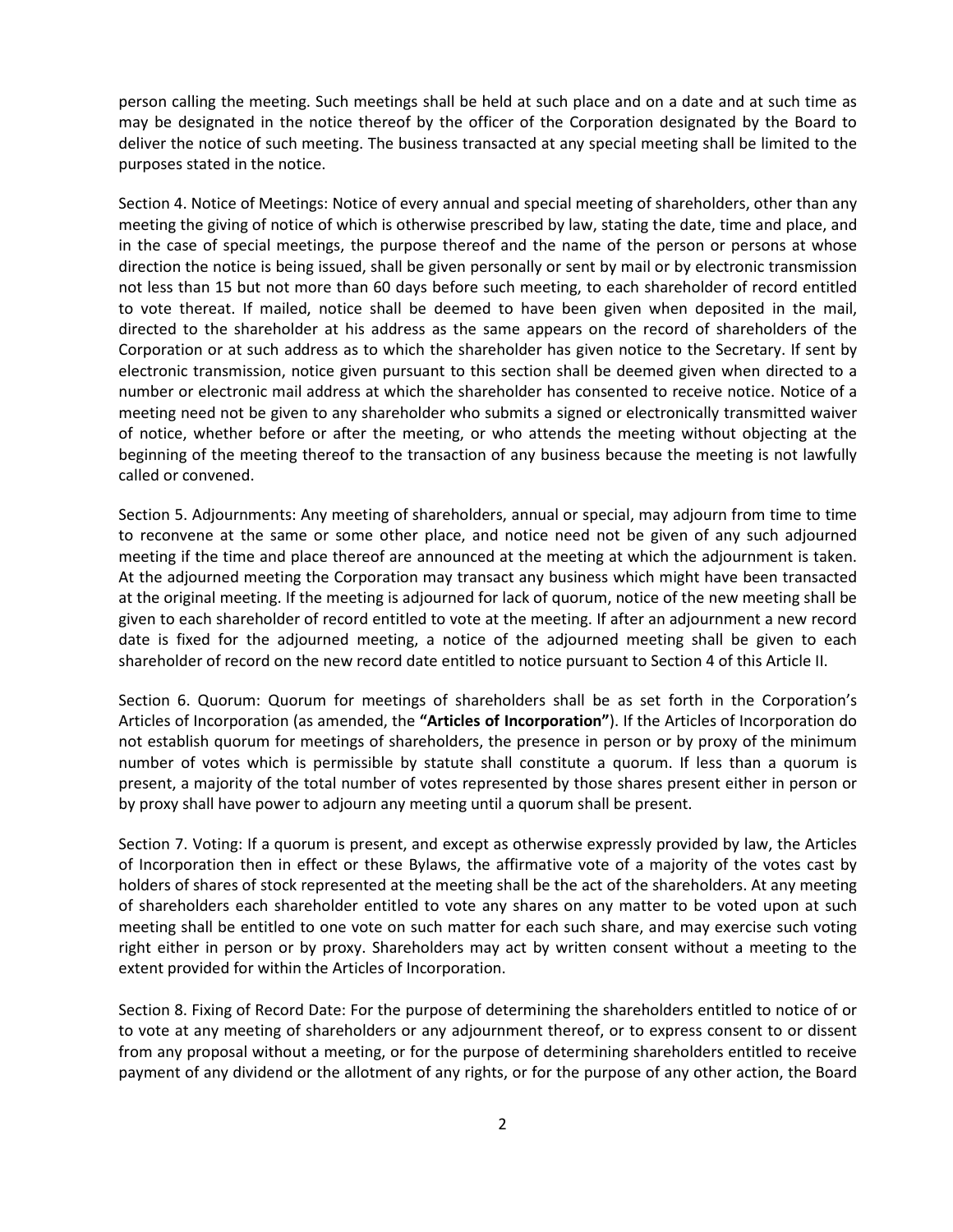may fix, in advance a date as the record date for any such determination of shareholders. Such date shall not be more than 60 nor less than 15 days before the date of such meeting, nor more than 60 days prior to any other action.

# ARTICLE III

# **DIRECTORS**

Section 1. Number: The affairs, business and property of the Corporation shall be managed by its Board. The number of directors is determined according to the Articles of Incorporation.

Section 2. How Elected: Except as otherwise provided by law or Section 4 of this Article III, the directors of the Corporation (other than the first Board designated by the Incorporator) shall be elected by a plurality of the votes cast at the annual meeting of shareholders by the holders of shares entitled to vote in the election. Each director, including the Chairman of the Board, shall be elected to serve for a term of maximum of two years and until his successor shall have been duly elected and qualified, except in the event of his death, resignation, removal, or the earlier termination of his term of office.

Section 3. Removal: Any or all of the directors may be removed for with or without cause by vote of the shareholders and any or all of the directors may be removed by the Board with cause.

Section 4. Vacancies: Any vacancies in the Board shall be governed by the Articles of Incorporation.

Section 5. Regular Meetings: Regular meetings of the Board may be held at such time and place as may be determined by resolution of the Board and no notice shall be required for any regular meeting. Except as otherwise provided by law, any business may be transacted at any regular meeting.

Section 6. Special Meetings: Special meetings of the Board may, unless otherwise prescribed by law, be called from time to time by the Chairman, the Board, any two directors, or any officer of the Corporation who is also a director. The President or the Secretary shall call a special meeting of the Board upon written request directed to either of them by any of the foregoing persons stating the time, place, and purpose of such special meeting. Special meetings of the Board shall be held on a date and at such time and at such place as may be designated in the notice thereof by the officer calling the meeting.

Section 7. Notice of Special Meetings: Notice of the date, time and place of each special meeting of the Board shall be given to each director at least 48 hours prior to such meeting, unless the notice is given orally or delivered in person, in which case it shall be given at least 24 hours prior to such meeting. For the purpose of this section, notice shall be deemed to be duly given to a director if given to him personally (including by telephone) or if such notice is delivered to such director by mail or email to his last known address. Notice of a meeting need not be given to any director who submits a signed waiver of notice or waives by electronic transmission, whether before or after the meeting or who attends the meeting without protesting, at the beginning of the meeting, the lack of notice to him.

Section 8. Quorum: The greater of (i) one third of the entire Board and (ii) a majority of the directors at the time in office, present in person or by proxy or by conference telephone, shall constitute a quorum for the transaction of business.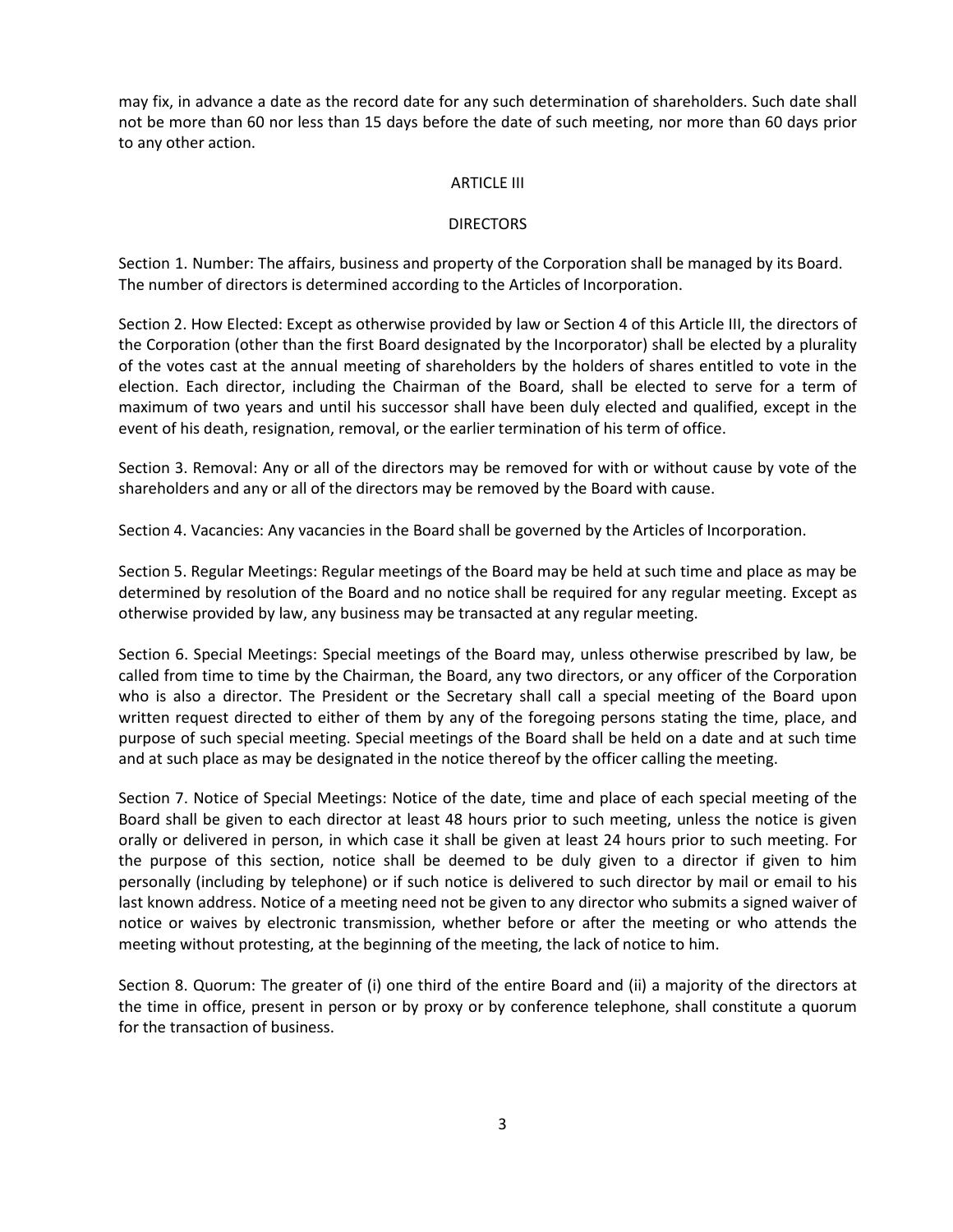Section 9. Interested Directors. No contract or other transaction between the Corporation and one or more of the directors, or between the Corporation and any other corporation, firm, association or other entity in which one or more of the Corporation's directors are directors or officers, or have a substantial financial interest, shall be either void or voidable for this reason alone or by reason alone that such director or directors are present at the meeting of the Board, or of a committee thereof, which approves such contract or transaction, or that his or their votes are counted for such purpose: (a) if the material facts as to such director's interest in such contract or transaction and as to any such common directorship, officership or financial interest are disclosed in good faith or known to the Board or committee, and the Board or committee approves such contract or transaction by a vote sufficient for such purpose without counting the vote of such interested director, or, if the votes of the disinterested directors are insufficient to constitute an act of the board as defined in Section 55 of the Marshall Islands Business Corporations Act (the "BCA"), by unanimous vote of the disinterested directors; or (b) if the material facts as to such director's interest in such contract or transaction and as to any such common directorship, officership or financial interest are disclosed in good faith or known to the shareholders entitled to vote thereon, and such contract or transaction is approved by vote of such shareholders. Interested directors may be counted in determining the presence of a quorum at a meeting of the Board or of a committee which authorizes the contract or transaction.

Section 10. Voting: The vote of the majority of the directors, present in person, by proxy, or by conference telephone, at a meeting at which a quorum is present shall be the act of the Board. Any action required or permitted to be taken at a meeting may be taken without a meeting if all members of the Board (or committee thereof) consent thereto in writing or by electronic transmission. Members of the Board or any committee thereof may participate in a meeting of such board or committee by means of communications equipment which permits the persons participating in the meeting to communicate with each other, and participation in a meeting pursuant to this paragraph shall constitute presence in person at such meeting.

Section 11. Compensation of Directors: The Remuneration Committee shall propose the amounts which shall be payable to members of the Board and any other compensation paid to them, for attendance at the meetings of the Board and for services rendered to the Corporation. Based on the Remuneration Committee's proposal such amounts are to be fixed, in their discretion, by the shareholders at the annual meeting of shareholders.

# ARTICLE IV

# COMMITTEES

Section 1: Designation: Subject to Section 4 herein, the Board may, by resolution or resolutions passed by a majority of the entire Board designate one or more committees to consist of one or more members whether or not such members are also members of the Board, each of which shall perform such action and have such authority and powers as shall be delegated to it by said resolution or resolutions or as provided for in these Bylaws. Members of any committee shall hold office for such period as may be prescribed by the vote of a majority of the entire Board. Vacancies in membership of such committees shall be filled by the Board. Committees may adopt their own rules of procedure and may meet at stated times or on such notice as they may determine. Each committee shall keep a record of its proceedings and report the same to the Board when requested. Unless a greater voting requirement is established by the entire Board, committees act and approve matters by a vote of a majority of the committee members. No committee shall have the authority to take the actions prohibited by Section 57 of the BCA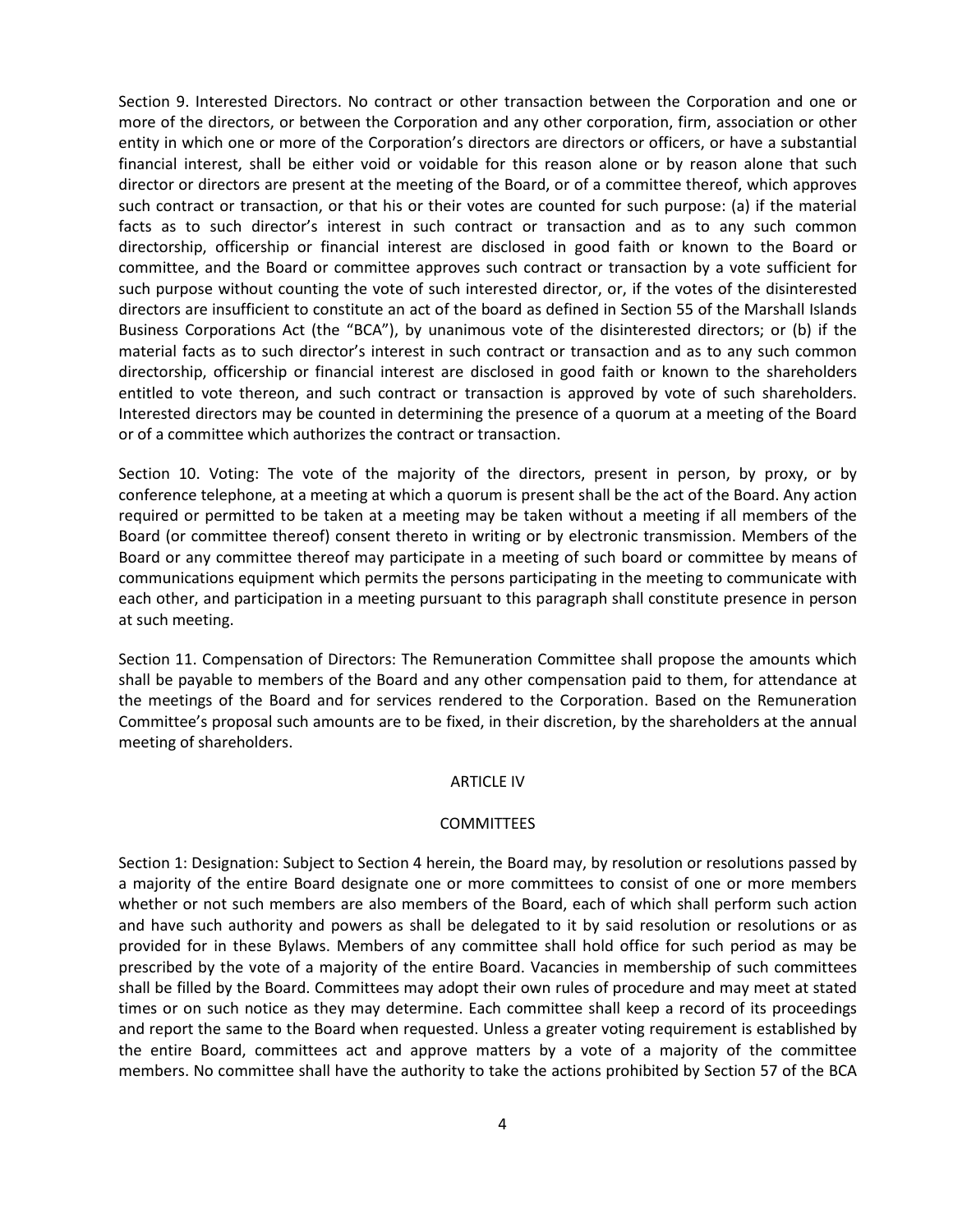(which, as of the date hereof, provides that no committee shall have the authority as to the following matters: (a) the submission to shareholders of any action that requires shareholders' authorization under the BCA; (b) the filling of vacancies in the Board or in a committee; (c) the fixing of compensation of the directors for serving on the Board or on any committee; (d) the amendment or repeal of these Bylaws, or the adoption of new Bylaws; or (e) the amendment or repeal of any resolution of the Board which by its terms shall not be so amendable or repealable).

Section 2: Audit Committee: The Board shall appoint an audit committee in order to assist the Corporation with the approval of all audit-related and significant other services provided by the Corporation's auditor, monitor the financial reporting process, including review of implementation of accounting principles and policies and the Corporation's compliance with applicable legal and regulatory requirements and its governance policies. The entire Board should not act as the Corporation's audit committee.

Section 3: Remuneration Committee: Subject to Section 4 herein, the Board shall appoint a remuneration committee in order to help ensure thorough and independent preparation of matters relating to compensation paid to the executive personnel. Membership of such a committee should be restricted to members of the Board who are independent of the Corporation's executive personnel.

Section 4: Nomination Committee: The annual meeting of the shareholders may appoint a nomination committee in order to propose to the Corporation candidates for shareholder-elected members, deputy members for election to the Corporation's board of directors, the chairman of the Board (who shall be nominated separately), the members of the nomination committee and the chairman of the nomination committee (who shall be nominated separately). When appointed, the nomination committee shall also propose remuneration to the members and deputy members of the Board (including remuneration for participation in board committees) and to the members of the nomination committee. The nomination committee shall prepare the Board's declaration on determination of salaries and other remuneration for executive management. The annual meeting of the shareholders should stipulate guidelines for the duties of the nomination committee, elect the chairperson and members of the nomination committee, and determine the committee's remuneration. The members of the nomination committee should be selected to take into account the interests of shareholders in general. The majority of the nomination committee should be independent of the Board and the executive personnel. No more than one member of the nomination committee should be a member of the Board, and any such member should not offer himself for re-election to the Board. The nomination committee should not include the Corporation's chief executive or any other executive personnel.

Section 5: Remuneration: Subject to Section 4 herein, the Remuneration Committee shall propose the amounts which shall be payable to the members of any committee and any other compensation paid to them, for attendance at the meetings of the Board or of such committee and for services rendered to the Corporation. Based on the Remuneration Committee's proposal such amounts are to be fixed, in their discretion, by the Board.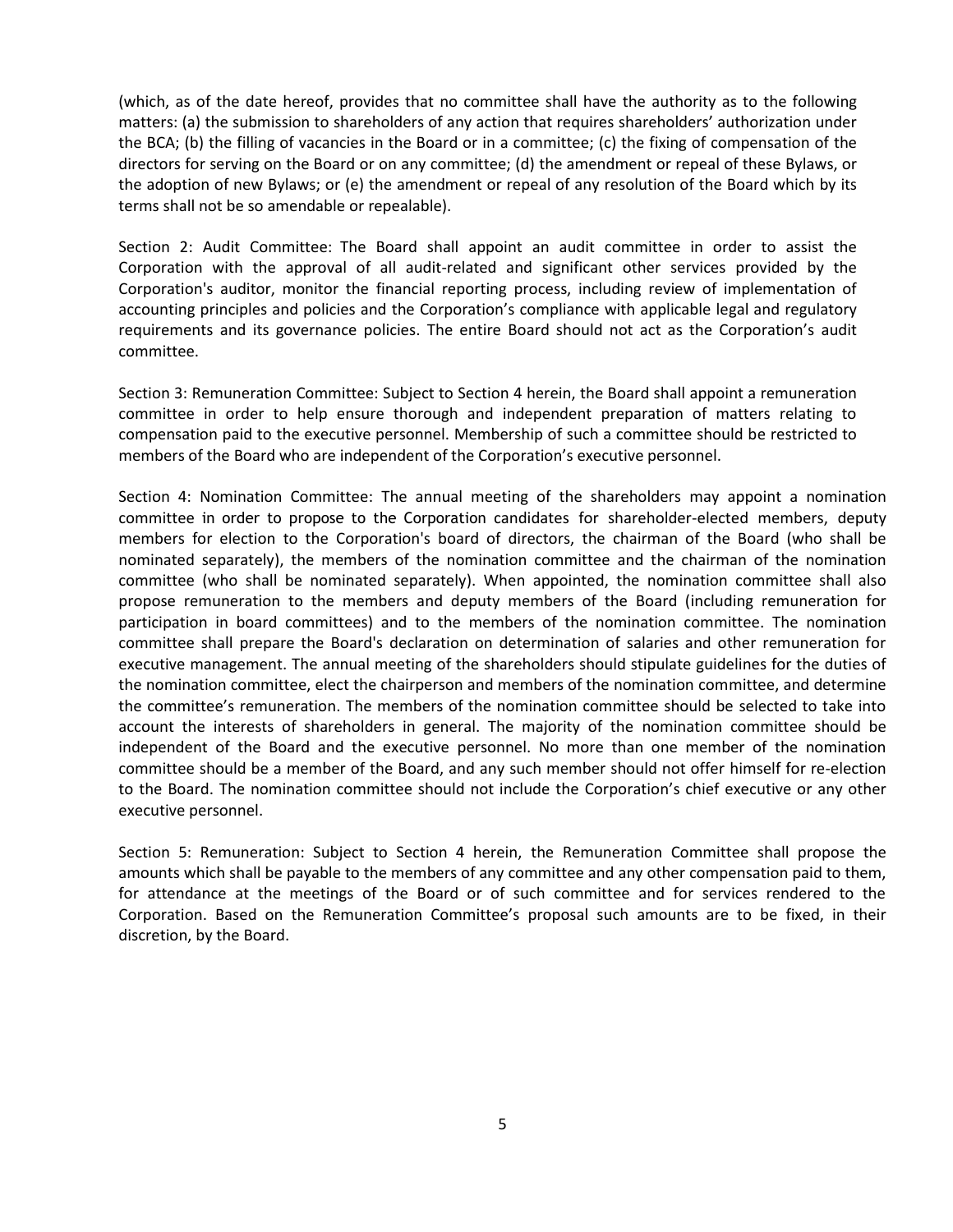# ARTICLE V

# **OFFICERS**

Section 1. Number of Designation: The Board shall appoint a Secretary and such other officers with such duties as it may deem necessary. Officers may be of any nationality, need not be residents of the Marshall Islands and may be, but are not required to be, directors. Officers of the Corporation may be natural persons, a Marshall Islands corporation or other business entity. Any two or more offices may be held by the same person.

The salaries of the officers and any other compensation paid to them shall be fixed from time to time by the Board. The Board may at any meeting appoint additional officers. Each officer shall hold office until his successor shall have been duly appointed and qualified, except in the event of the earlier termination of his term of office, through death, resignation, removal or otherwise. Any officer may be removed by the Board at any time with or without cause. Any vacancy in an office may be filled for the unexpired portion of the term of such office by the Board at any regular or special meeting.

Section 2. President: The President, if any, shall have general management of the affairs of the Corporation together with the powers and duties usually incident to the office of President, except as specifically limited by appropriate written resolution of the Board and shall have such other powers and perform such other duties as may be assigned to him by the Board.

Section 3. Treasurer: The Treasurer, if any, shall have general supervision over the care and custody of the funds, securities, and other valuable effects of the Corporation and shall deposit the same or cause the same to be deposited in the name of the Corporation in such depositories as the Board may designate, shall disburse the funds of the Corporation as may be ordered by the Board, shall have supervision over the accounts of all receipts and disbursements of the Corporation, shall, whenever required by the Board, render or cause to be rendered financial statements of the Corporation, shall have the power and perform the duties usually incident to the office of Treasurer, and shall have such powers and perform such other duties as may be assigned to him by the Board or the President.

Section 4. Secretary: The Secretary may act as Secretary of all meetings of the shareholders and of the Board at which he is present and desires to so act, shall have supervision over the giving and serving of notices of the Corporation, shall be the custodian of the corporate records and of the corporate seal of the Corporation, if any, shall be empowered to affix the corporate seal, if any, to those documents, the execution of which, on behalf of the Corporation under its seal, is duly authorized and when so affixed may attest the same, and shall exercise the powers and perform such other duties as may be assigned to him by the Board or the President. If the Secretary is a corporation, the duties of the Secretary may be carried out by any authorized representative of such corporation.

Section 5. Other Officers; Delegation: Officers other than those treated in Sections 2 through 4 of this Article shall exercise such powers and perform such duties as may be assigned to them by the Board or the President. Subject to any limitations imposed by the Board, any officer may delegate his powers and duties to any person, which delegation need not be in writing.

Section 6. Security: The Board may require any officer to give security for the faithful performance of his duties.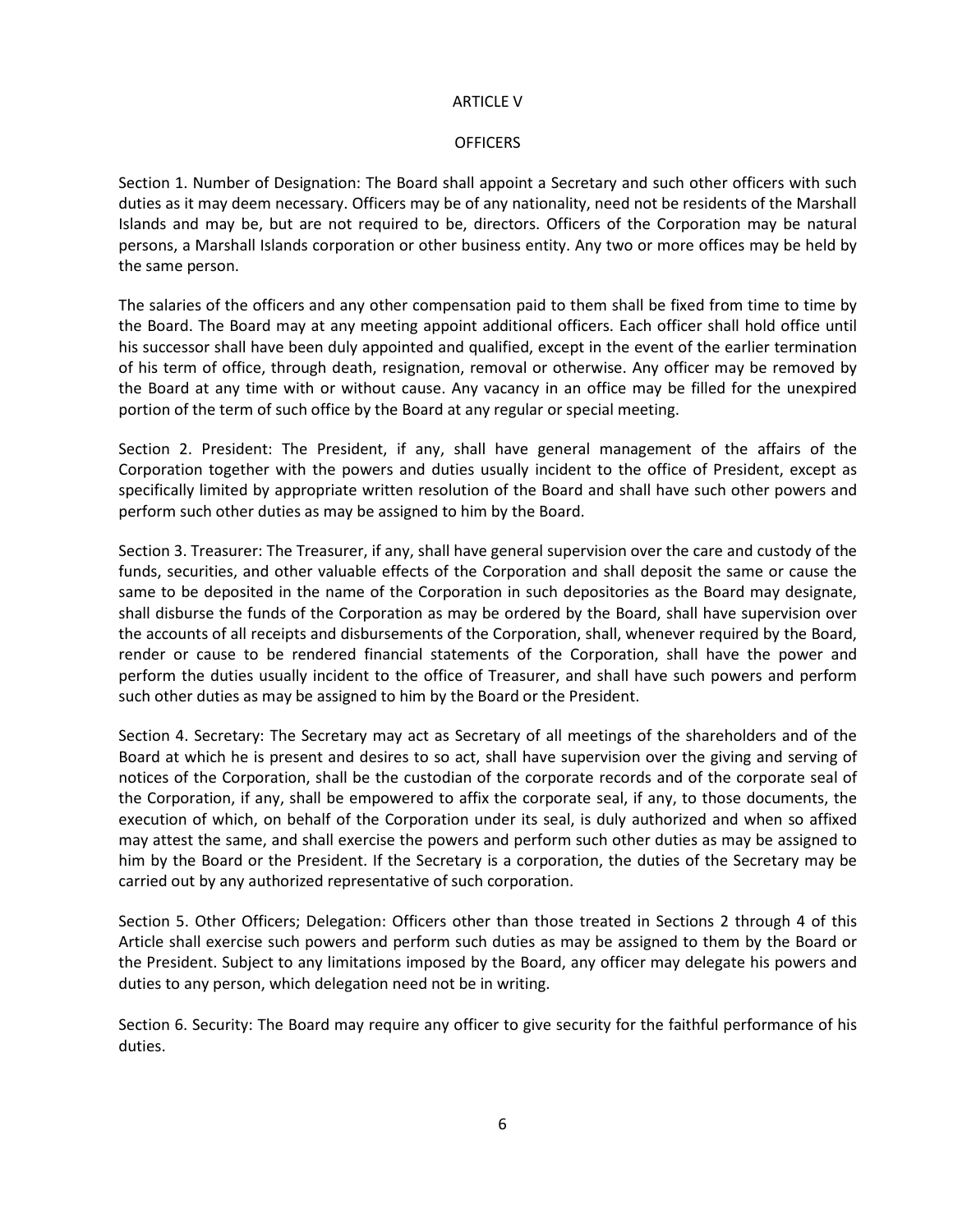# ARTICLE VI

# CERTIFICATES FOR SHARES

Section 1. Form and Issuance: The shares of the Corporation may be represented by certificates in a form meeting the requirements of law and approved by the Board. Certificates, to the extent issued, shall be signed by an officer(s) and/or a director. These signatures may be facsimiles if the certificate is countersigned by a transfer agent other than the Corporation itself or its employees. Shares may also be represented in uncertificated form, and, specifically, the Corporation may issue shares to be represented in any manner permitted or required by the rules of the stock exchange on which the shares of the Corporation may be listed.

Section 2. Transfer: The Board shall have power and authority to make such rules and regulations as they may deem expedient concerning the issuance, registration and transfer of shares of the Corporation's stock, and may appoint transfer agents and registrars thereof.

Section 3. Loss of Stock Certificates: The Board may direct a new certificate or certificates of stock to be issued in place of any certificate or certificates theretofore issued by the Corporation alleged to have been lost or destroyed, upon the making of an affidavit of that fact by the person claiming the certificate of stock to be lost or destroyed. When authorizing such issue of a new certificate or certificates, the Board may, in its discretion and as a condition precedent to the issuance thereof, require the owner of such lost or destroyed certificate or certificates, or his legal representative, to advertise the same in such manner as it shall require and/or give the Corporation a bond in such sum as it may direct as indemnity against any claim that may be made against the Corporation with respect to the certificate alleged to have been lost or destroyed. This Section does not require the Board to review or otherwise determine the replacement of stock certificates.

# ARTICLE VII

## DIVIDENDS

Dividends may be declared in conformity with law by, and at the discretion of, the Board. Dividends may be declared and paid in cash, stock, or other property of the Corporation.

## ARTICLE VIII

## INDEMNIFICATION

Section 1. Indemnification. Any person who is or was a director or officer of the Corporation, or is or was serving at the request of the Corporation as a director or officer of another corporation, partnership, joint venture, trust or other enterprise shall be entitled to be indemnified by the Corporation upon the same terms, under the same conditions, and to the same extent as authorized by Section 60 of the BCA, if he or she acted in good faith and in a manner he or she reasonably believed to be in or not opposed to the best interests of the Corporation, and, with respect to any criminal action or proceeding, had no reasonable cause to believe his or her conduct was unlawful. The Corporation shall have the power to pay in advance expenses a director or officer incurred while defending a civil or criminal proceeding, provided that the